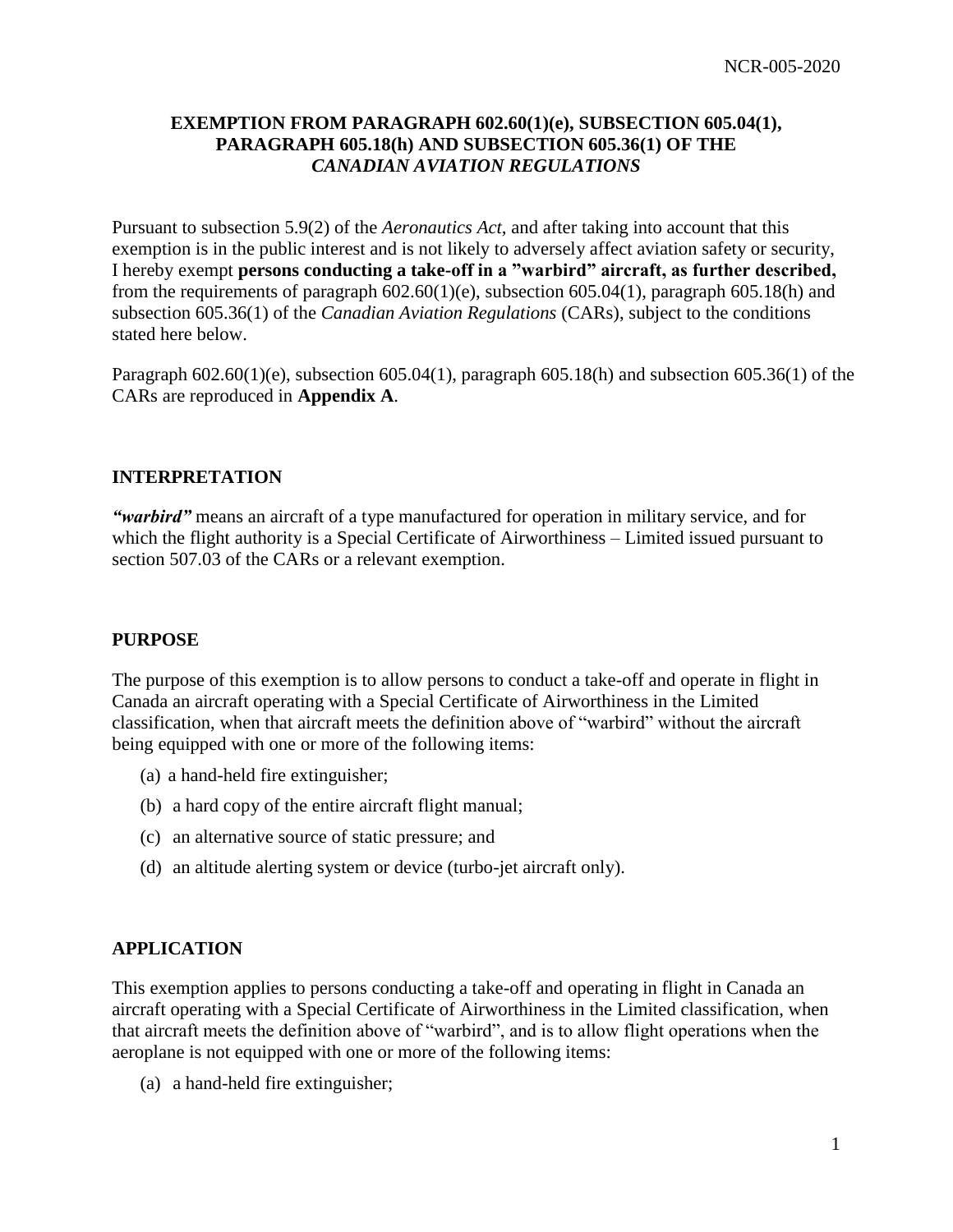- (b) a hard copy of the entire aircraft flight manual;
- (c) an alternative source of static pressure; and
- (d) an altitude alerting system or device (turbo-jet aircraft only).

This exemption ceases to apply to a person who breaches a condition of the exemption.

#### **CONDITIONS**

This exemption is subject to the following conditions:

Turbo-jet powered aeroplanes

- 1. Turbo-jet aeroplane operators may conduct a take-off in a turbo-jet-powered aeroplane without an altitude alerting system or device.
- 2. A placard shall be installed to draw attention to the absence of an altitude alerting system or device when there is none.
- 3. The aeroplane shall be maintained in accordance with a Maintenance Schedule submitted to and formally approved by Transport Canada.

All aeroplanes:

- 4. Ejection seat equipped aeroplanes may operate without a portable fire extinguisher on board.
- 5. A placard shall be installed to draw attention to the absence of a fire extinguisher when there is none.
- 6. The flight crew shall have available at their duty stations during flight the aircraft flight manual, or one or more of these acceptable alternatives:
	- i. an electronic copy of the Aircraft Flight Manual (AFM), or
	- ii. a checklist-like document that contains all the limitations, normal and abnormal/emergency procedures contained in the approved AFM, or
	- iii. a copy of the Flight Manual contained in a Flight Management System (FMS).
- 7. Persons may conduct a take-off for the purpose of IFR flight without an alternative source of static pressure for the altimeter, airspeed indicator and vertical speed indicator.
- 8. A placard shall be installed to draw attention to the absence of an alternate static source when there is none.
- 9. Aircraft shall be operated and maintained in accordance with the Operating Conditions associated with their Special Certificate of Airworthiness – Limited.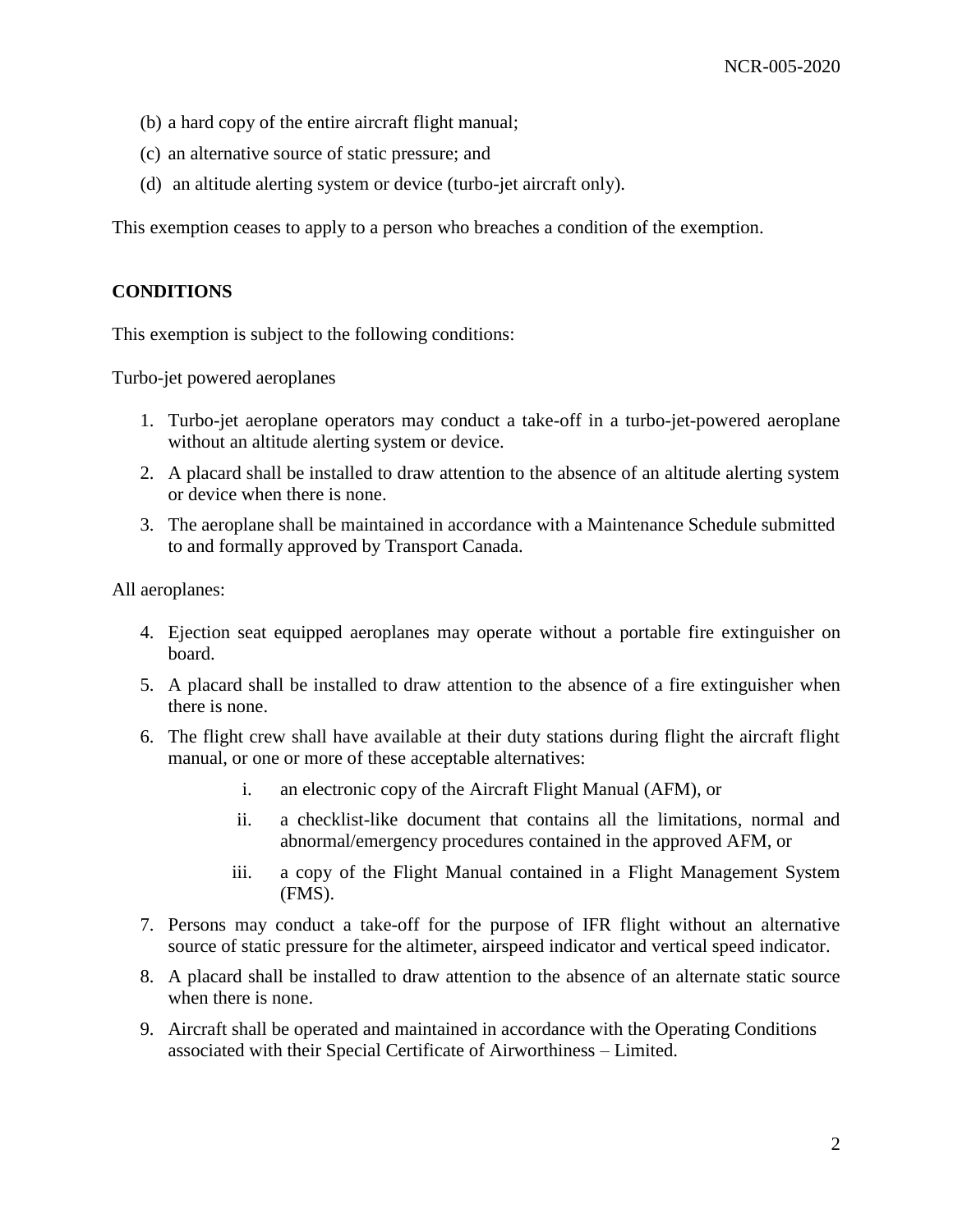- 10. Aeroplanes operating under the terms of this exemption shall obtain specific authorizations or regulatory approvals for operations in performance-based navigation (PBN) airspace or Reduced Vertical Separation Minima (RVSM) airspace.
- 11. A copy of this exemption shall be carried on board the aeroplane.

# **VALIDITY**

This exemption is in effect until the earliest of the following :

- a) September 1, 2025 at 23:59 (EDT); or
- b) The date on which this exemption is cancelled in writing by the Minister, where he is of the opinion it is no longer in the public interest, or that it is likely to adversely affect aviation safety or security.

**DATED** at Ottawa, Ontario, Canada, this  $2^{nd}$  day of October 2020, on behalf of the Minister of Transport.

Inters (Aime

Nicholas Robinson, Director General Civil Aviation Transport Canada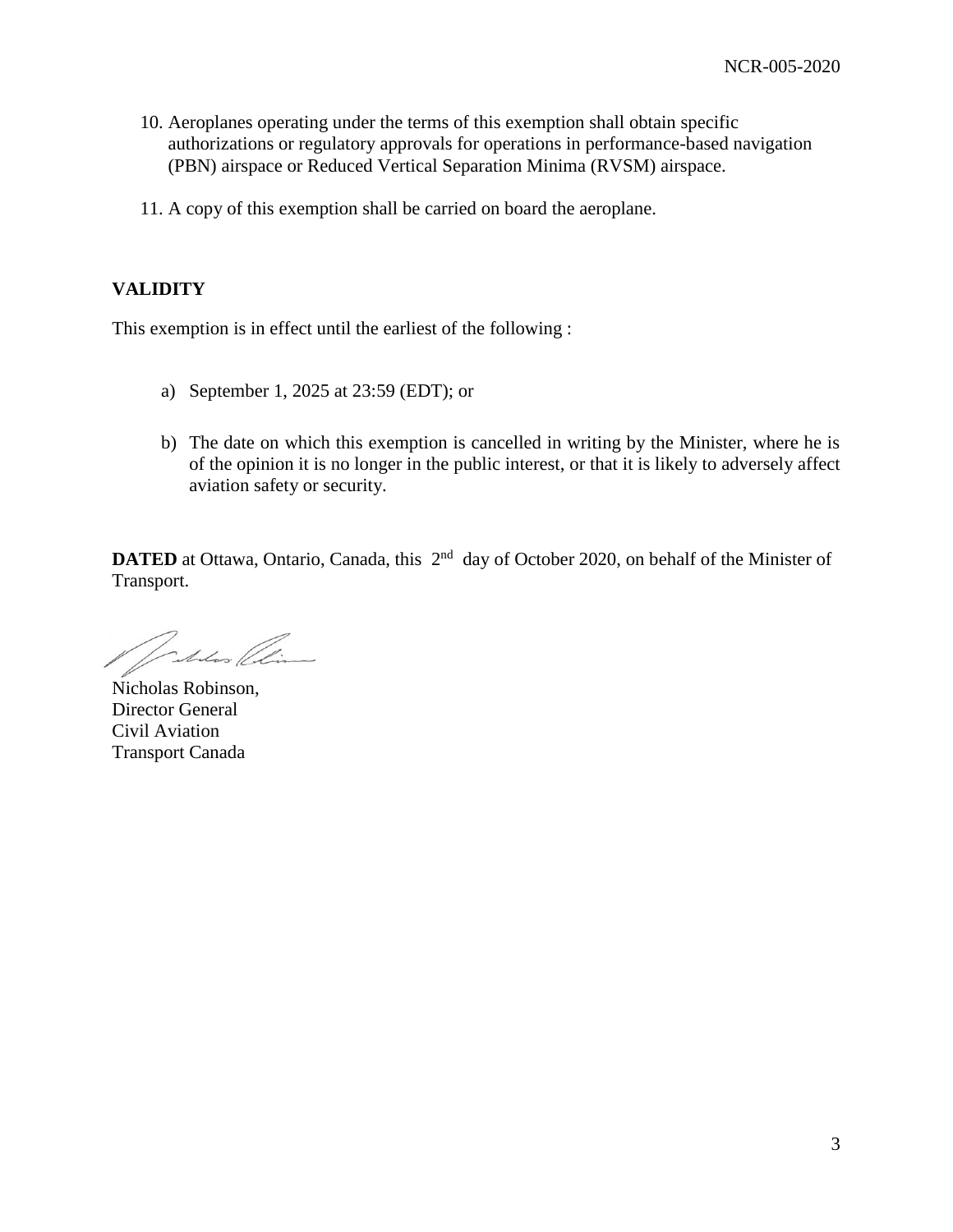# **APPENDIX A**

## **Pertinent provisions of the** *Canadian Aviation Regulations*

Requirements for Power-driven Aircraft

**602.60 (1)** No person shall conduct a take-off in a power-driven aircraft, other than an ultra-light aeroplane, unless the following operational and emergency equipment is carried on board:

**(a)** a checklist or placards that enable the aircraft to be operated in accordance with the limitations specified in the aircraft flight manual, aircraft operating manual, pilot operating handbook or any equivalent document provided by the manufacturer;

**(b)** all of the necessary current aeronautical charts and publications covering the route of the proposed flight and any probable diversionary route, if the aircraft is operated in VFR OTT, night VFR flight or IFR flight;

**(c)** a current database, if the aircraft is operated in IFR flight, in VFR OTT flight or in night VFR flight under Subpart 4 of Part VI or Subpart 2, 3, 4 or 5 of Part VII and databasedependent navigation equipment is used;

**(d)** current data covering the route of the proposed flight and any probable diversionary route, if the aircraft is operated in VFR OTT flight other than VFR OTT flight referred to in paragraph (c) and database-dependent navigation equipment is used;

**(e)** a hand-held fire extinguisher in the cockpit that

- **(i)** is of a type suitable for extinguishing fires that are likely to occur,
- **(ii)** is designed to minimize the hazard of toxic gas concentrations, and

**(iii)**is readily available to each flight crew member;

**(f)** a timepiece that is readily available to each flight crew member;

**(g)** a flashlight that is readily available to each crew member, if the aircraft is operated at night; and

**(h)** a first aid kit.

**(2)** A checklist or placards referred to in paragraph (1)(a) shall enable the aircraft to be operated in normal, abnormal and emergency conditions and shall include

- **(a)** a pre-start check;
- **(b)** a pre-take-off check;
- **(c)** a post-take-off check;
- **(d)** a pre-landing check; and
- **(e)** emergency procedures.

**(3)** Emergency procedures referred to in paragraph (2)(e) shall include

**(a)** emergency operation of fuel, hydraulic, electrical and mechanical systems, where applicable;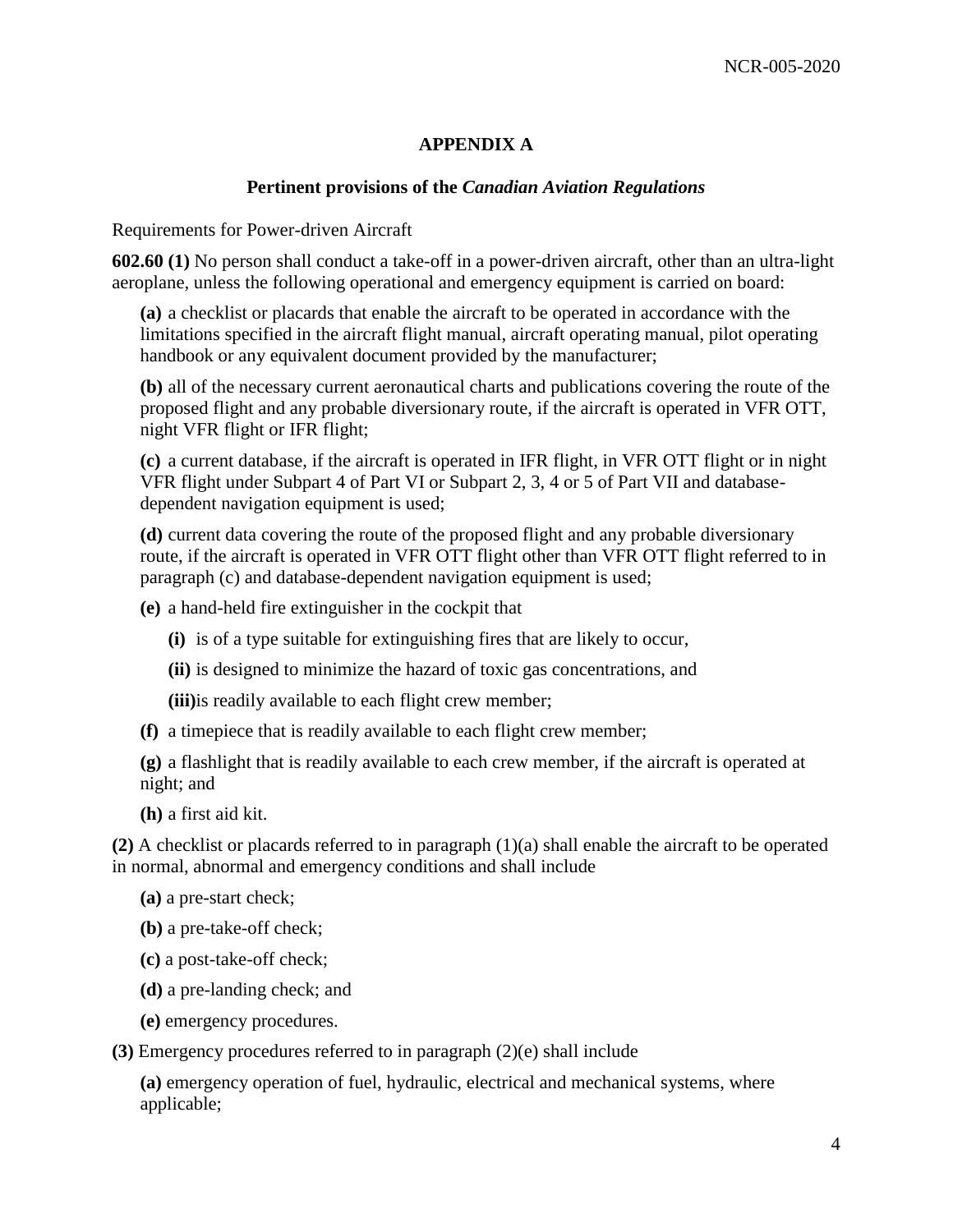**(b)** emergency operation of instruments and controls, where applicable;

**(c)** engine inoperative procedures; and

**(d)** any other procedure that is necessary for aviation safety.

**(4)** Checks and emergency procedures referred to in subsections (2) and (3) shall be performed and followed where they are applicable.

[…]

## Availability of Aircraft Flight Manual

**605.04 (1)** No person shall conduct a take-off in an aircraft, for which an aircraft flight manual is required by the applicable standards of airworthiness, unless the aircraft flight manual or, if an aircraft operating manual has been established under section 604.37 or Part VII, the aircraft operating manual is available to the flight crew members at their duty stations.

[…]

Power-driven Aircraft – IFR

**605.18** No person shall conduct a take-off in a power-driven aircraft for the purpose of IFR flight unless it is equipped with

**(a)** when it is operated by day, the equipment required pursuant to paragraphs 605.16(1)(a) to (h);

**(b)** when it is operated by night, the equipment required pursuant to paragraphs 605.16(1)(a) to  $(k)$ :

**(c)** an attitude indicator;

**(d)** a vertical speed indicator;

**(e)** an outside air temperature gauge;

**(f)** a means of preventing malfunction caused by icing for each airspeed indicating system;

**(g)** a power failure warning device or vacuum indicator that shows the power available to gyroscopic instruments from each power source;

**(h)** an alternative source of static pressure for the altimeter, airspeed indicator and vertical speed indicator;

**(i)** sufficient radiocommunication equipment to permit the pilot to conduct two-way communications on the appropriate frequency; and

**(j)** sufficient radio navigation equipment to permit the pilot, in the event of the failure at any stage of the flight of any item of that equipment, including any associated flight instrument display,